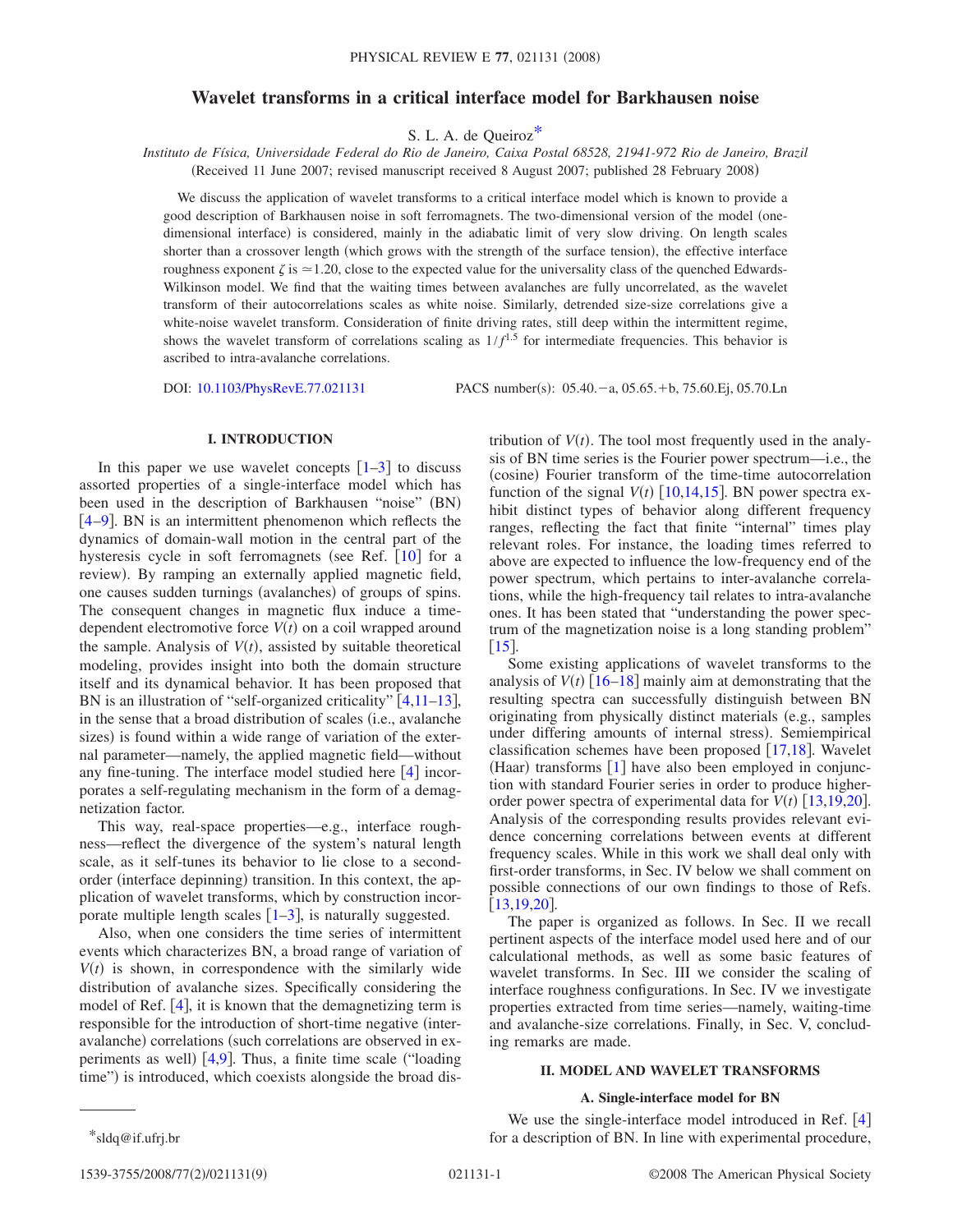the external field *H* acting on the sample is assumed to increase linearly in time; therefore, its value is a measure of "time." Initially, we consider the adiabatic limit of a very slow driving rate; thus, avalanches are considered to be instantaneous (occurring at a fixed value of the external field). In this simplified version, a plot of  $V(t)$  against *t* consists of a series of spikes of varying sizes, placed at nonuniform intervals. Generalizations for a finite driving rate may be devised  $[6,21,22]$  $[6,21,22]$  $[6,21,22]$  $[6,21,22]$  $[6,21,22]$ ; they are investigated in Sec. IV D below.

Simulations are performed on an  $L_x \times L_y \times \infty$  geometry, with the interface motion set along the infinite direction. Here we consider  $L_v = 1$  (system dimensionality  $d = 2$ , interface dimensionality  $d' = 1$ ). Periodic boundary conditions are imposed at  $x=0,L$ .

The interface  $(180°)$  domain wall separating spins parallel to the external field from those antiparallel to it) is composed by *L* discrete elements whose *x* coordinates are  $x_i = i$ , *i*  $=1,...,L$ , and whose (variable) heights above an arbitrary reference level are  $h_i$ . The simulation starts with a flat wall:  $h_i = 0$  for all *i*.

Each element *i* of the interface experiences a force given by:

$$
f_i = u(x_i, h_i) + \kappa [h_{i+1} + h_{i-1} - 2h_i] + H_e,
$$
 (1)

<span id="page-1-1"></span><span id="page-1-0"></span>where

$$
H_e = H - \eta M. \tag{2}
$$

The first term on the right-hand side of Eq.  $(1)$  $(1)$  $(1)$  represents quenched disorder and is drawn from a Gaussian distribution of zero mean and width  $R$ ; the intensity of surface tension is set by  $\kappa$ , and the effective field  $H_e$  is the sum of a timevarying, spatially uniform, external field *H* and a demagnetizing field which is taken to be proportional to *M*  $=(1/L)\sum_{i=1}^{L} h_i$ , the magnetization (per site) of the previously flipped spins for a lattice of transverse width *L*. Here we mostly use  $R = 5.0$ ,  $\kappa = 1.0$ , and  $\eta = 0.005$ , values for which fairly broad distributions of avalanche sizes are obtained [[5–](#page-8-17)[8](#page-8-18)]. The exception is Sec. III, where (for reasons to be explained), we allow the surface tension  $\kappa$  to vary.

The dynamics goes as follows. For fixed *H*, starting from zero, the sites are examined sequentially; at those for which  $f_i > 0$ ,  $h_i$  is increased by one unit, with *M* being updated accordingly; the corresponding new value of *u* is drawn. The whole interface is swept as many times as necessary, until only sites with  $f_i \leq 0$  are left, which marks the end of an avalanche. The external field is then increased until  $f_i = 0$  for at least one site. This is the threshold of a new avalanche, which is triggered by the update of the site(s) with  $f_i = 0$  and so on.

Because of the demagnetizing term, the effective field  $H_e$ at first rises linearly with applied field *H* and, then, upon further increase in  $H$ , saturates (apart from small fluctuations) at a value rather close to the critical external field for the corresponding model *without* demagnetization [[4,](#page-8-2)[5](#page-8-17)].

## **B. Wavelets**

Wavelets are characterized by a scale parameter *a* and a translation parameter *b* such that the wavelet basis  $\{\psi_{a;b}(x)\}$ can be entirely derived from a single function  $\psi(x)$  through

$$
\psi_{a;b}(x) = \psi\left(\frac{x-b}{a}\right). \tag{3}
$$

<span id="page-1-4"></span>The wavelet transform of a function  $f(x)$  is given by:

$$
\mathcal{W}[f](a,b) = \frac{1}{\sqrt{a}} \int_{-\infty}^{\infty} \psi_{a;b}^*(x) f(x) dx.
$$
 (4)

Here we shall use the Daubechies wavelet family  $\lceil 1-3 \rceil$  $\lceil 1-3 \rceil$  $\lceil 1-3 \rceil$ . These are real functions (appropriate in the present case where the input signal is always a real number, whether it be an interface height or a voltage); in the *discrete* transform [[2](#page-8-19)] implementation used here, the scales  $\{a\}$  are hierarchically distributed—i.e.,  $a_j = 2^{-j} a_0$ . We have experimented with the Daubechies wavelets of orders  $[1]$  $[1]$  $[1]$  4, 12, and 20 and found that, similarly to Ref.  $\left[3\right]$  $\left[3\right]$  $\left[3\right]$ , the quality of our results does not seem to depend on that. Therefore we have chosen the lowest order, Daub4, for our calculations.

It must be noted that the Daubechies wavelet filter coefficients used here incorporate *periodic* boundary conditions  $|2|$  $|2|$  $|2|$ . In the applications to be discussed, for each case we shall comment on the specific consequences of this constraint.

Furthermore, following Ref.  $\lceil 3 \rceil$  $\lceil 3 \rceil$  $\lceil 3 \rceil$ , we have chosen to average over the translation parameters *b*, thereby arriving at a set of averaged wavelet coefficients to be denoted by  $W[f](a)$ . Among the several possible choices, we have found that averaging the squared coefficients tends to give smoother results than, e.g., using absolute values  $\lceil 3 \rceil$  $\lceil 3 \rceil$  $\lceil 3 \rceil$ . Thus, we define

$$
W[f](a) = \left[ \langle \{ \mathcal{W}[f](a) \}^2 \rangle_b \right]^{1/2},\tag{5}
$$

where  $\langle \cdots \rangle_b$  stands for average over the translation parameters *b*.

# **III. REAL-SPACE PROPERTIES: INTERFACE ROUGHNESS**

We begin by applying wavelet transforms to interface roughness data. The roughness  $w_2$  of a fluctuating interface with *N* elements is the position-averaged square width of the interface height above an arbitrary reference level  $\lceil 23,24 \rceil$  $\lceil 23,24 \rceil$  $\lceil 23,24 \rceil$  $\lceil 23,24 \rceil$ :

$$
w_2 = N^{-1} \sum_{i=1}^{N} (h_i - \overline{h})^2,
$$
 (6)

<span id="page-1-3"></span>where  $\overline{h}$  is the average interface height. Self-affinity properties are expressed in the Hurst, or roughness exponent  $\zeta$  $[25,26]$  $[25,26]$  $[25,26]$  $[25,26]$ :

$$
\langle w_2(L) \rangle \sim L^{2\zeta},\tag{7}
$$

<span id="page-1-2"></span>where angular brackets stand for averages over the ensemble of allowed interface configurations, and [for the  $(1+1)$ dimensional systems which will be our main concern here *L* is the profile length.

Numerical evidence has been given  $\lceil 8 \rceil$  $\lceil 8 \rceil$  $\lceil 8 \rceil$  that, as regards interface configuration aspects, the model described here is in the quenched Edwards-Wilkinson universality class. Thus  $[27-30]$  $[27-30]$  $[27-30]$  one expects  $\zeta \approx 1.25$  in  $d=2$ .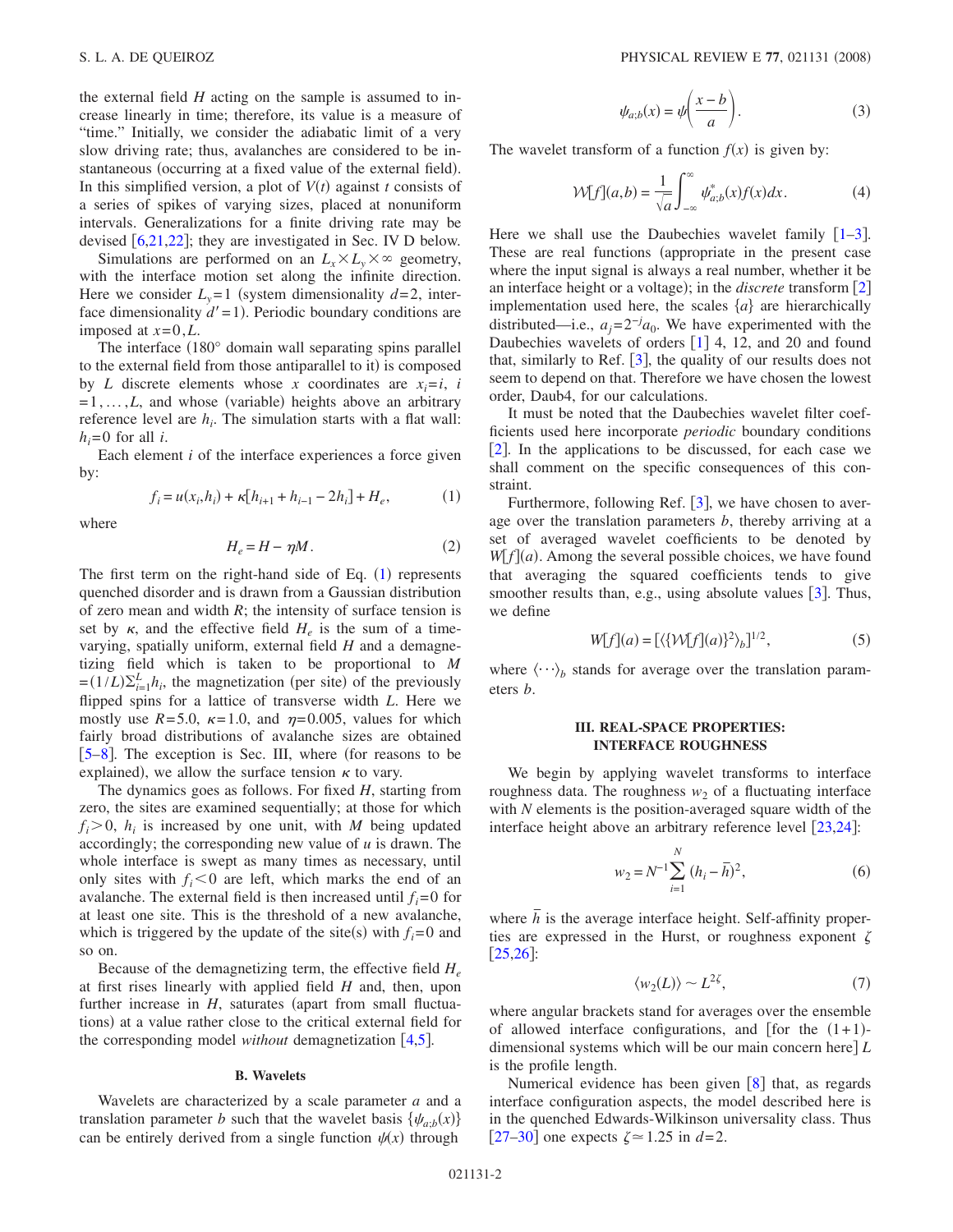<span id="page-2-0"></span>

FIG. 1. (Color online) Snapshots of typical interface configurations, all with 4096 sites and periodic boundary conditions at the edges. (a)-(c) Two-dimensional BN simulation, with varying sur-face tension [see Eq. ([1](#page-1-0))]: respectively, (a)  $\kappa$ =1.0, (b) 3.0, and (c) 10.0. (d) Artificial profile with  $\zeta = 1.25$ .

We have simulated BN through the evolution in time of the adiabatic,  $d=2$  version of the model described above. A steady state—i.e., the stabilization of  $H_e$  of Eq. ([2](#page-1-1)) against external field *H*—occurs after some 200 events for the range of parameters used here. In order to avoid start-up effects, here and in all subsequent sections we have used only steady-state data in our statistics. At the end of each avalanche, we wavelet-transformed the instantaneous configuration of interface heights—i.e., the set of  $\{h_i\}$ ,  $i=1,\ldots,L$ . As the avalanches progress, one gets a sampling of successive equilibrium configurations, which in turn provides us with an ensemble of the corresponding wavelet coefficients. For each scale these are then translation-averaged, as explained above.

In this case, the periodic boundary conditions imposed at the interface extremities are naturally consistent with those implicit in the wavelet transform; thus, no potential mismatch arises.

For comparison with BN simulation data, we generated an artificial profile with  $\zeta = 1.25$  using the random midpoint displacement algorithm  $\left[31\right]$  $\left[31\right]$  $\left[31\right]$ . Although earlier applications of wavelet transforms to fractional Brownian motion were restricted to  $0 < \zeta < 1$  in Ref. [[3](#page-8-1)], we found no technical impediments in going above that upper limit.

It is known that profiles with  $\zeta > 1$  are rather smooth [[32](#page-8-27)]. This is apparently at odds with the results to be expected from the force law, Eq.  $(1)$  $(1)$  $(1)$ , from which the random locations of pinning centers would favor a rugged interface shape. Thus, it is worth looking at interface configurations in real space. One anticipates from Eq.  $(1)$  $(1)$  $(1)$  that the surface tension must play an important role in this context. Accordingly, we allowed  $\kappa$  to vary by one order of magnitude. In Fig. [1,](#page-2-0) one sees that on a fixed (system-wide) scale, the persistence trends characteristic of  $\zeta > 1/2$  are indeed reinforced by increasing  $\kappa$ .

One can have a quantitative understanding of the trends shown in Fig. [1,](#page-2-0) with the help of wavelet transforms. The corresponding results are displayed in Fig. [2,](#page-2-1) where the horizontal axis is in units of inverse length scale, or "wave number"  $k=1/a$ . From scaling arguments [[3](#page-8-1)], the averaged

<span id="page-2-1"></span>

FIG. 2. (Color online) Double-logarithmic plot of averaged wavelet coefficients against wave number *k*. Symbols joined by solid lines: wavelet transform of interface roughness data from twodimensional BN simulation (interface dimensionality  $d' = 1$ ). *L* = 4096, [1](#page-1-0)0<sup>5</sup> samples, with varying surface tension  $\kappa$  [see Eq. (1)]. Crosses: wavelet transform of synthetic profile with Hurst exponent  $\zeta = 1.25$ . *L*=4096, 10<sup>3</sup> samples. Solid line at bottom right has slope  $-1.75$ . Inset: section of length  $L' = 128$  of typical profile for  $\kappa$  $= 1.0$ , illustrating interface smoothness on short scales [compare] Fig.  $1(a)$  $1(a)$ ].

wavelet coefficients  $W[h](k)$  for a self-similar profile are expected to vary as

$$
W[h](k) \sim k^{-[(1/2)+\zeta]}.
$$
 (8)

<span id="page-2-2"></span>A least-squares fit of a power-law dependence to the artificial-profile data for  $64 \le k \le 4096$  gives  $\zeta = 1.25(1)$ . Such a central estimate and its uncertainty are both in line with corresponding results for  $0 < \zeta < 1$  [[3](#page-8-1)].

One sees that for BN data,  $\zeta \approx 1.25$  holds only up to a crossover scale, which (as argued above) increases with  $\kappa$ . This is illustrated in the inset of Fig. [2,](#page-2-1) where a section, with 1/32 of the full length of the ragged  $\kappa = 1.0$  interface of Fig.  $1(a)$  $1(a)$ , is examined. On this scale, the profile is indeed much smoother than its parent.

A fit of  $64 \le k \le 4096$  data for  $\kappa = 10.0$  results in  $\zeta$  $= 1.19(3)$ . This can be compared, e.g., with finite-size scaling estimates via Eq. ([7](#page-1-2)) for the present model, with  $\kappa = 1.0$ , and a sequence of  $400 \le L \le 1200$  with  $O(10^6)$  configurations each, for which one quotes  $\zeta = 1.24(1)$  [[8](#page-8-18)]. Equation ([6](#page-1-3)) reminds one that the latter method only considers fluctuations on short scales; thus, in the present case it rightly captures the persistent behavior characteristic of that limit (at the expense of not being sensitive to the different trends that dominate the picture at larger scales).

We conclude that the quantitative behavior exhibited by interface roughness in BN is likely to change when studied on varying length scales. Though a regime should exist, which displays a close similarity to the Edwards-Wilkinson class of interface evolution problems, this should cross over to a more ragged picture on larger scales (the precise location of such change being determined by the interplay between quenched randomness and surface tension). Wavelet trans-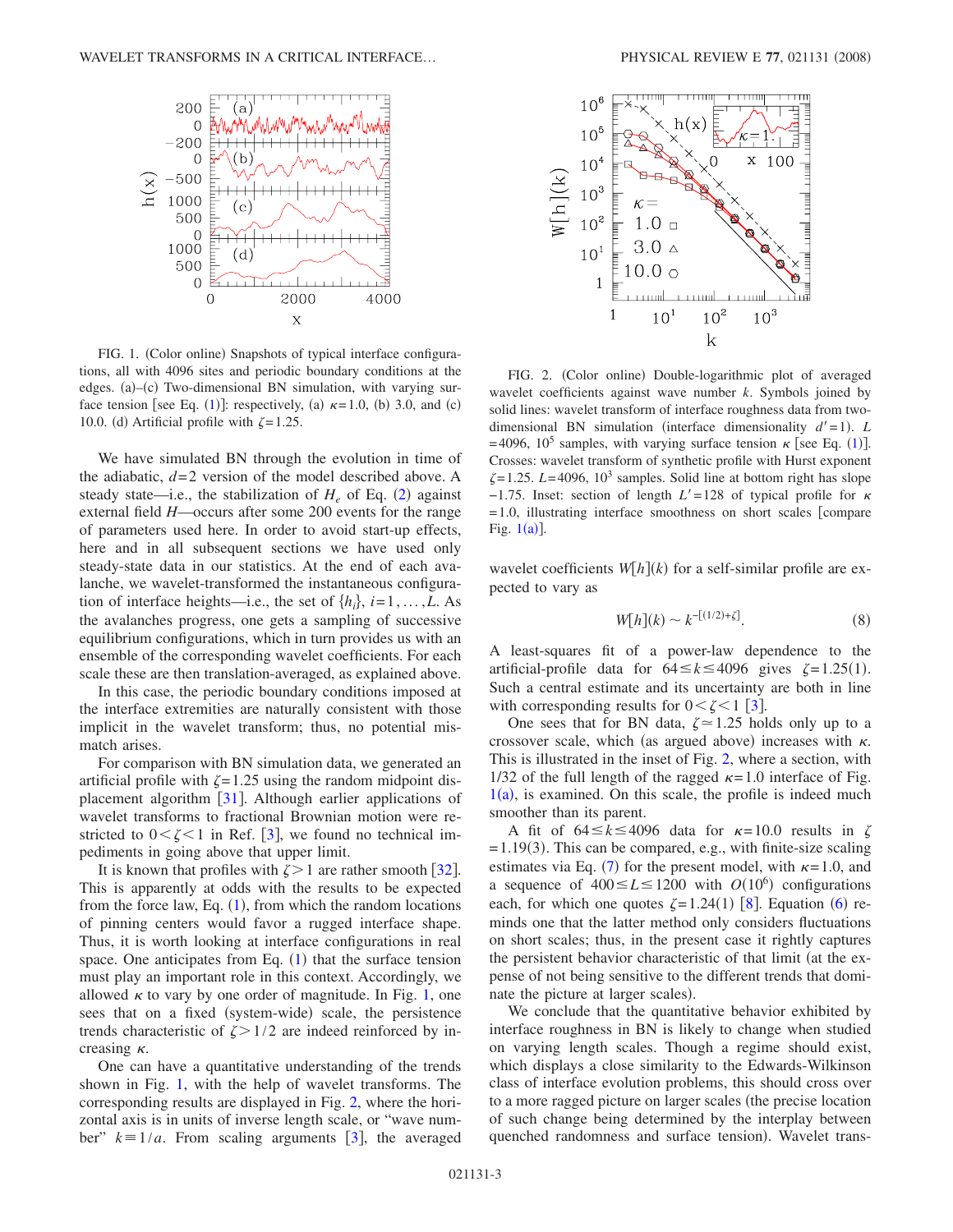<span id="page-3-0"></span>

FIG. 3. (Color online) Waiting-time (WT) and size correlations [see Eq. ([9](#page-3-1))] against "time" in the adiabatic regime, for a system with  $L = 400$ ,  $2 \times 10^4$  samples. Inset: absolute values of  $G_X(\tau)$  on a semilogarithmic plot, same data range as in main figure.

forms are thus a particularly suitable method for the study of this problem on account of the equal access that is provided to multiple length scales.

## **IV. TIME SERIES AND POWER SPECTRA**

### **A. Introduction**

As explained above, owing to the assumed linear increase of applied field with time (in analogy with experimental setups), we shall express time in units of  $H$  as given in Eqs.  $(1)$  $(1)$  $(1)$ and  $(2)$  $(2)$  $(2)$ .

Initially we consider the adiabatic limit of very slow driving. In experiment, the integrated signal  $\int_{\Delta t} V(t) dt$  is proportional to the magnetization change (number of upturned spins) during the interval  $\Delta t$ . In the adiabatic approximation, a boxlike shape is implicitly assumed for each avalanche i.e., details of the internal structure of each peak, as it develops in time, are ignored on account of its duration being very short); thus, the instantaneous signal intensity (spike height) is proportional to the corresponding avalanche size.

As the signal is intermittent, there are significant periods [waiting times (WTs)] of no activity at all. Waiting-time distributions for the adiabatic regime were examined in Ref.  $[9]$  $[9]$  $[9]$ . These were found to be rather flat, apart from (i) a sharp cutoff at the high end (related to the finite cutoff in the avalanche size probability distribution) and (ii) a number of peaks concentrated in a somewhat narrow region, which are associated to very frequent and small, spatially localized (i.e., noncritical) events involving typically  $N= 1-10$  sites  $[6]$  $[6]$  $[6]$ 

We investigate the autocorrelations of two quantities namely, WTs and avalanche sizes (i.e., BN spike voltages V). For *X*=waiting time  $T_W$ , *V* we calculate normalized, twotime connected correlations, averaged over *t*:

$$
G_X(\tau) \equiv \frac{\langle X(t)X(t+\tau)\rangle_t}{\langle X(t)\rangle_t^2} - 1.
$$
 (9)

<span id="page-3-1"></span>For a system with  $L = 400$ , we have generated  $2 \times 10^4$  distinct time series of BN events. It is known  $[4]$  $[4]$  $[4]$  that, on account of the demagnetizing factor, size-size correlations are negative at short times and decay with a characteristic relaxation time for this system size and for the values of physical parameters used here) of  $\tau_0 \approx 0.14$  [[9](#page-8-3)]. Thus, for each sample we calculated correlations in the range  $0 \le \tau \le R$ ,  $R=1.2$ , by scanning moving "windows" of width *R* along an interval of width 10*R*. In preparation for ulterior wavelet analysis, the results were binned into *N*= 1024 equal-width bins. Our results are depicted in Fig. [3.](#page-3-0)

The exponential behavior of the size data, noted earlier [[4](#page-8-2)[,9](#page-8-3)], is clearly discernible in Fig. [3](#page-3-0) even for  $\tau \ge 0.3$ , by which stage the signal-to-noise ratio has dipped to something close to unity. Waiting-time correlations initially seem to follow a similar exponential trend (with a time constant  $\approx$  1/4 that for their size counterpart); however, a sharp "shoulder" develops at  $\tau \approx 0.1$ , signaling an abrupt end to the exponential regime. This indicates that negative waiting-time and size correlations have differing underlying causes.

#### **B. Waiting-time correlations**

Indeed, in calculating the correlations shown in Fig. [3,](#page-3-0) the time separation  $\tau$  between any two waiting times is considered to be the separation between their respective starting moments (the same is done for size correlations, but it turns out to be of no further consequence, as avalanches are instantaneous in the adiabatic regime). This implies that the minimum separation between two waiting times is the extent of the shortest of the two. Therefore, an effect arises at very short times  $\tau$ , which is the analog of hard-core repulsion for stoichiometric problems in real space. Since the distribution of waiting times is flat on a logarithmic scale  $\lceil 9 \rceil$  $\lceil 9 \rceil$  $\lceil 9 \rceil$  [thus  $P(T_W) \sim 1/T_W$  on a linear scale] and assuming waiting times to be uncorrelated (to be checked below), Eq. ([9](#page-3-1)) gives  $|G_{WT}(\tau)| \approx 1 - a\tau \approx \exp(-a\tau)$  for  $\tau \rightarrow 0$ .

<span id="page-3-2"></span>In order to eliminate this artifact, we then decided to index waiting times simply by their order of occurrence; thus (with  $j$ ,  $k$  nonnegative integers),

$$
G'_{WT}(j) = \frac{\langle T_W(k)T_W(k+j) \rangle_k}{\langle T_W(k) \rangle_k^2} - 1.
$$
 (10)

In analogy with our earlier procedure, correlations were accumulated for  $j = 1, ..., N$   $(N = 1024)$  by generating 20 independent series of 10*N* consecutive events; for each series, we scanned moving "windows," each comprising *N*+ 1 events i.e., *N* waiting times. This time, the result was essentially flat noise, with no apparent short-time structure (see inset in Fig. [4](#page-4-0)). Therefore, further characterization must proceed via spectral analysis. We briefly recall how this can be done using wavelets.

Assume one has  $1/f^{\alpha}$  noise. One calculates and wavelettransforms the corresponding ensemble-averaged autocorrelations and then translation-averages the resulting coefficients at each scale. Denoting the set of averaged wavelet coefficients by  $\{W[g](T)\}\$ , where  $\{T\}$  stands for the hierarchical set of wavelet timescales, and changing the independent variable to "frequency"  $f = 1/T$ , one expects, from scaling  $[3,26]$  $[3,26]$  $[3,26]$  $[3,26]$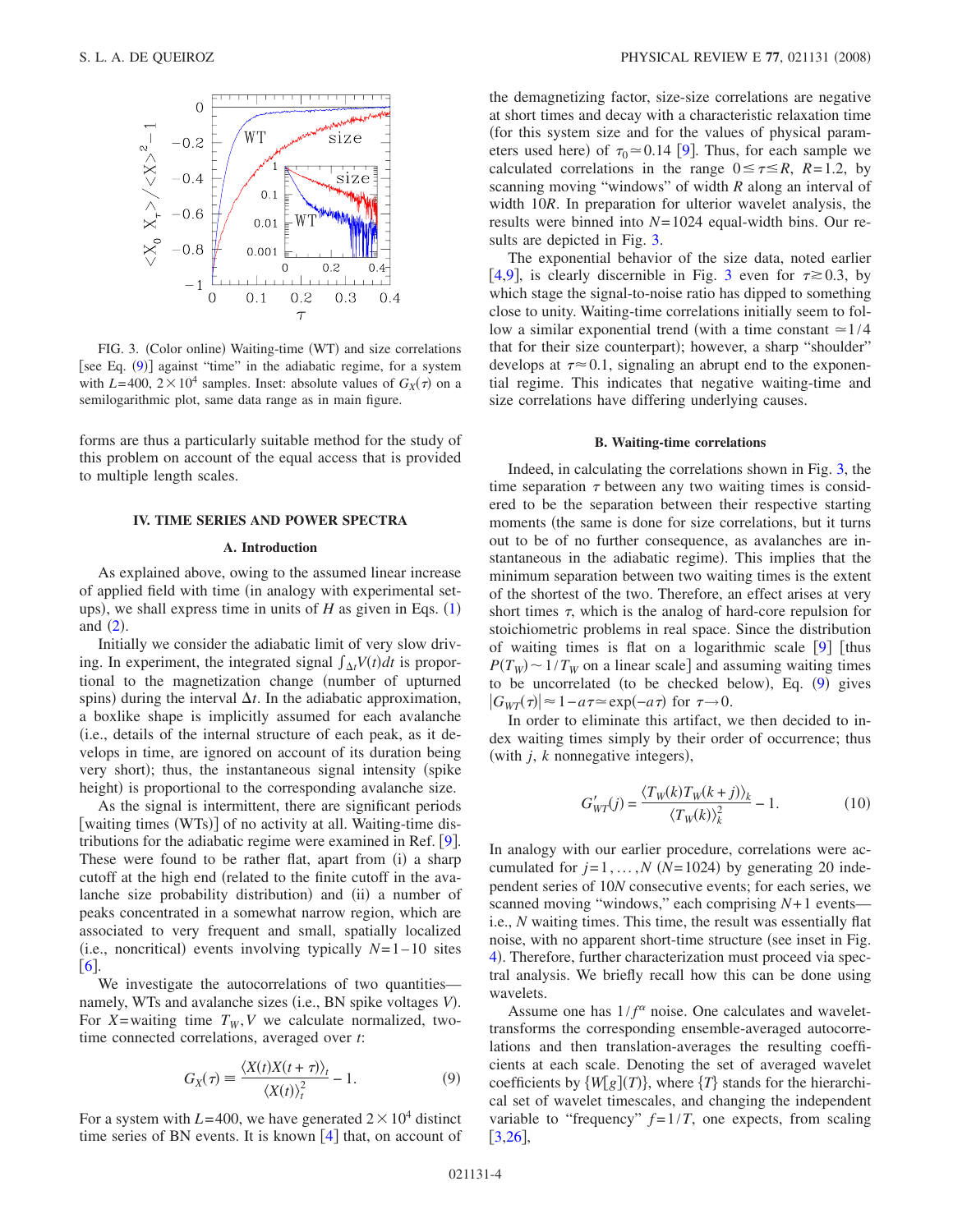<span id="page-4-1"></span>WAVELET TRANSFORMS IN A CRITICAL INTERFACE...

$$
W[g](f) \sim f^{-\alpha}.\tag{11}
$$

For  $\alpha > 1$  this is derived immediately from Eq. ([8](#page-2-2)), plus the exponent relation  $\alpha=1+2\zeta$  [[8](#page-8-18)[,24](#page-8-21)]. Though for  $0 \le \alpha \le 1$  the scaling of cumulants of the noise distribution differs from that for  $\alpha > 1$ , the basic scaling properties underlying Eq.  $(11)$  $(11)$  $(11)$  remain valid  $[23]$  $[23]$  $[23]$ .

Equation ([11](#page-4-1)) can be tested with pure  $1/f^{\alpha}$  noise via the usual procedure of first producing a sequence of Gaussian white noise, Fourier-transforming that sequence, multiplying the Fourier components by  $f^{-\alpha/2}$ , and then inverting the Fou-rier transform [[23](#page-8-20)[,33](#page-8-28)]. The resulting sequence is pure  $1/f^{\alpha}$ noise. An example with  $\alpha = 1/2$  is shown in Fig. [4.](#page-4-0)

Our results for BN are shown in Fig. [4.](#page-4-0) Apart from the lowest frequency scale (which is not expected to fall in line with the rest, as it represents the most smoothed-out behavior [[2](#page-8-19)]), the flatness of the averaged coefficients against varying scales strongly indicates that  $\alpha = 0$  (white noise); i.e., waiting times are indeed uncorrelated.

The sequences of waiting-time correlation data of course need not be periodic. However, as seen above, they behave as random noise. Contrarily to, e.g., generalized Brownianmotion profiles, such data are noncumulative (i.e., they are not constrained in the fashion of consecutive positions of a random walker, which cannot differ by more than one step length). Thus, the periodic boundary conditions implicit in the wavelet transform are not expected to introduce significant distortions in their analysis.

#### **C. Size correlations: Adiabatic regime**

We now turn to the treatment of voltage data. For the adiabatic version of the interface model, of course, only inter-avalanche voltage correlations can be evaluated. As mentioned above, the data in Fig. [3](#page-3-0) are very well fitted by an exponential, with a "loading time"  $\tau_0 = 0.14(1)$ . One then expects the Fourier power spectrum to be essentially flat for  $f \ll \tau_0^{-1}$  and to behave as  $1/f^2$  for  $f \gg \tau_0^{-1}$ . This has indeed been found, e.g., in Ref.  $\lceil 6 \rceil$  $\lceil 6 \rceil$  $\lceil 6 \rceil$ .

The correlations to be wavelet transformed are nonperiodic and follow a clear base-line trend; therefore, one needs to assess and eliminate potential distortions caused by (i) using a periodic wavelet basis and (ii) the base-line trend itself.

In Fourier analysis, the standard way to deal with (i) is by zero-padding a region around the function to be transformed  $[2]$  $[2]$  $[2]$ . However, zero padding does not work well when the function varies by orders of magnitude between the extremes of the interval  $\lbrack 2 \rbrack$  $\lbrack 2 \rbrack$  $\lbrack 2 \rbrack$ , as is the case here where only fluctuations are left at the upper end. Techniques have been developed to remove the effects of periodic boundary conditions from wavelet transforms (i.e., to consider "wavelets on the inter-val") [[34](#page-8-29)]. These have very recently been translated into a computer code  $\lceil 35 \rceil$  $\lceil 35 \rceil$  $\lceil 35 \rceil$ , restricted to the Daub4 class. In the following, motivated especially by the need to address point (ii), we propose a simplified approach based on detrending ideas. Combinations of wavelet decomposition and detrending have been investigated  $[36]$  $[36]$  $[36]$ ; however, the averaged coefficient analysis, which is our main concern here, has not

<span id="page-4-0"></span>

FIG. 4. (Color online) Double-logarithmic plot of averaged wavelet coefficients against frequency *f*. Squares: wavelet transform of waiting-time autocorrelation data from two-dimensional BN simulation in the adiabatic regime, calculated according to Eq. ([10](#page-3-2)).  $L = 400$ , 20 independent series of  $10 \times 1024$  waiting times. Crosses: wavelet transform of autocorrelations for synthetic  $1/f^{\alpha}$ noise,  $\alpha = 1/2$ , *L*=4096,  $5 \times 10^3$  samples. A least-squares fit of 16  $f$  1024 data gives  $\alpha$ =0.51(1). Solid line has slope -1/2. Inset: waiting-time correlations from BN simulation, calculated according to Eq.  $(10)$  $(10)$  $(10)$ .

been considered, except for some very simple cases (linear and quadratic drift  $[3]$  $[3]$  $[3]$ ).

We first illustrate how the averaged coefficients are affected by an overall exponential trend. Using the periodic Daub4 basis, we wavelet-transformed the size-correlation fitting function  $G_V^{\text{fit}}(\tau) = -\exp(-\tau/\tau_0)$ . From Eq. ([4](#page-1-4)), one has

$$
\mathcal{W}[G_V^{\text{fit}}](a,b) = \frac{1}{\sqrt{a}} \int_{-\infty}^{\infty} \psi_{a;b}(x) e^{-x/\tau_0} dx.
$$
 (12)

<span id="page-4-3"></span><span id="page-4-2"></span>By changing the variables, Eq.  $(12)$  $(12)$  $(12)$  turns into

$$
\mathcal{W}[G_{V}^{\text{fit}}](a,b) = \sqrt{a}e^{-b/\tau_{0}} \int_{-\infty}^{\infty} \psi_{1;0}(x')e^{-ax'/\tau_{0}}dx'. \quad (13)
$$

The first  $p=M/2$  moments (starting at zeroth order) of Daubechies wavelets of order *M* vanish [[2](#page-8-19)]. Thus, for *M* = 4, as is the case here, Taylor-expanding the exponential in the integrand of Eq.  $(13)$  $(13)$  $(13)$ , one sees that the lowest-order nonzero term is proportional to  $a^{5/2}$ —i.e.,

$$
W[G_V^{\text{fit}}](a,b) \propto a^{5/2} e^{-b/\tau_0} + O(a^{7/2}). \tag{14}
$$

<span id="page-4-4"></span>We evaluated  $G_V^{\text{fit}}(\tau)$  at  $N=4096$  equally spaced points in the interval  $0 < \tau < 1.5$  and wavelet-transformed it. For each hierarchical level  $j > 2$ , we plotted all  $2<sup>j</sup>$  wavelet coefficients and found that they fall on the exponential-decay pattern of the original function and (at the *j*th hierarchical level) are proportional to  $2^{-5j/2}$ , both features as predicted in Eq.  $(14)$  $(14)$  $(14)$ , except for the last two ("wraparound" coefficients  $[2]$  $[2]$  $[2]$ ). In order to fulfill the implicitly assumed periodicity of the original function, the latter coefficients take values  $\sim 10^j$  larger than the last preceding one (see an example for  $j=5$  in the inset of Fig. [5](#page-5-0)). Including these data in the coefficient-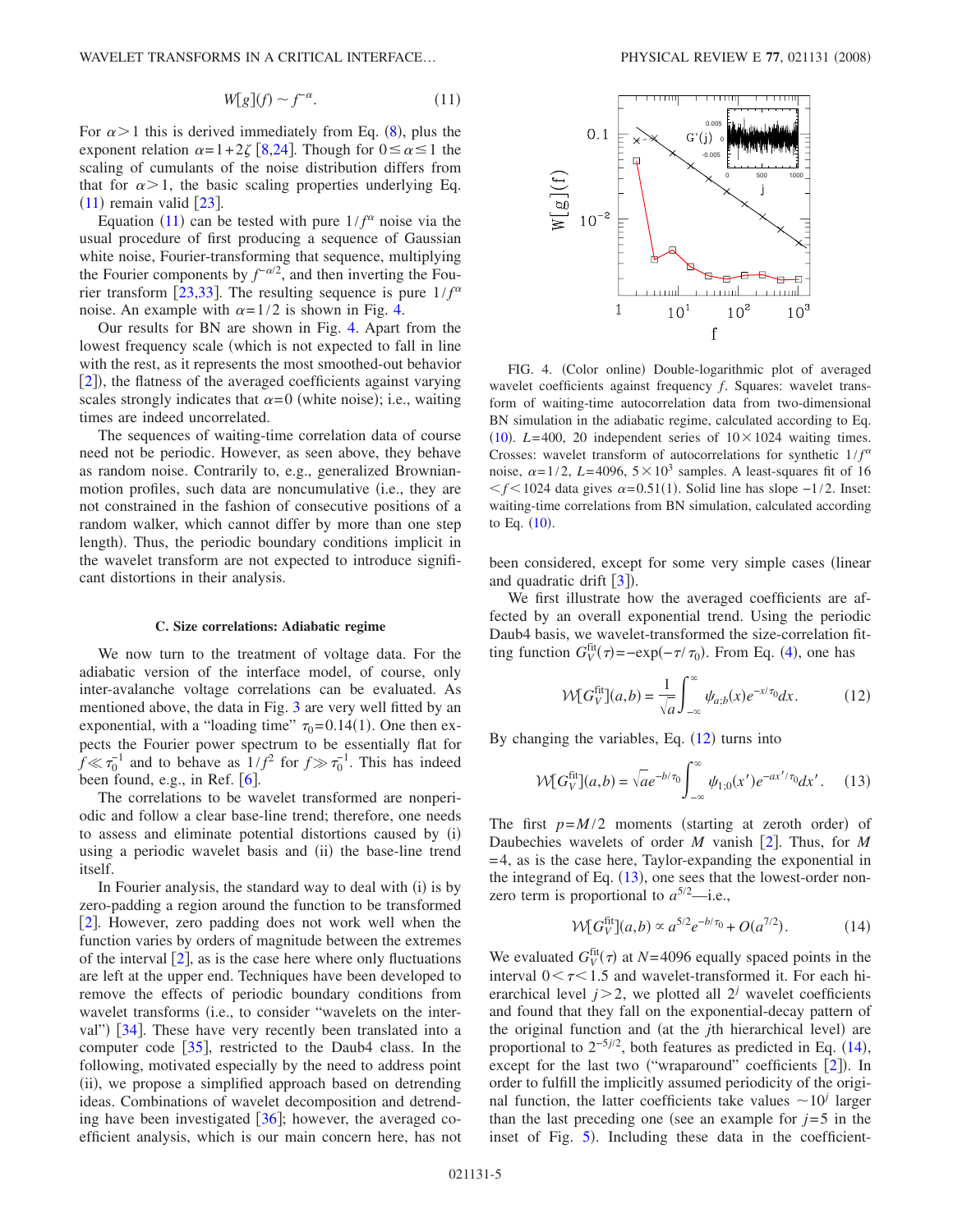<span id="page-5-0"></span>

FIG. 5. (Color online) Main diagram: double-logarithmic plot of averaged wavelet coefficients against frequency *f*. Squares: wavelet transform of *N*= 4096 points of fitting function for size correlations,  $G_V^{\text{fit}}(\tau)$ , for  $0 < \tau < 1.5$ . At each hierarchical level  $j > 2$ , the last two coefficients were omitted from the averages (see text). Solid straight line has slope −5/2. Inset: semilogarithmic plot of (absolute value of) all 32 wavelet coefficients  $W[G_V^{\text{fit}}](a, b)$  [denoted by  $W_a(b)$ ] against translation parameter  $b$ , at hierarchical level  $j=5$ .

averaging procedure would introduce sizable distortions we did it and found that the coefficients thus averaged behave as  $1/f$ , which is in clear disagreement with the prediction of Eq.  $(14)$  $(14)$  $(14)$  of a scaling power 5/2].

To correct this artifact, we discarded the wraparound coefficients from the averaging procedure. Similar procedures have been adopted elsewhere  $[36]$  $[36]$  $[36]$ . As can be seen in Fig. [5,](#page-5-0) this was enough to restore the expected behavior. Thus, point (i) above has been dealt with. We also wavelet-transformed  $G_V^{\text{fit}}(\tau)$  using the periodic Daub12 basis. As expected, the coefficients behaved approximately as  $a^{13/2}e^{-b/\tau_0}$ . The last four coefficients at each hierarchical level showed considerable increase against the exponential-decay pattern (as opposed to the last two for Daub4). In summary, as regards point (ii) we have shown that the most prominent feature of the wavelet transform (in the context of average wavelet coefficient scaling)—namely, the Hurst-like exponent—of such a smooth function as the exponential fit is in fact basis dependent.

Thus, our simulational data must be detrended in order to eliminate distortions coming from the smooth base line, which risks contaminating all scales. We did this by first subtracting the dominant exponential behavior given by  $G_V^{\text{fit}}(\tau)$ ; for further refinement, we then removed some remaining nonmonotonic mismatch via the least-squares fit of a secondary adjusting function  $f(\tau)$  (a fourth-degree polynomial enveloped by a single exponential), so  $G_V^d(\tau) = G_V(\tau)$  $-G_V^{\text{fit}}(\tau) - f(\tau)$ . The result of wavelet-transforming the fully detrended correlations is depicted in Fig. [6,](#page-5-1) while the corresponding raw (detrended) data are shown in the inset of the same figure [together with  $f(\tau)$ , so one can have a quantitative estimate of how far the single-exponential fit goes to describe the undetrended data]. Note that  $f(\tau)$  has significant smooth variations on scales of  $\delta \tau = 0.05$  or longer, which translate into wave vectors  $k \leq 32$ . We have wavelet-

<span id="page-5-1"></span>

FIG. 6. (Color online) Double-logarithmic plot of averaged wavelet coefficients against frequency *f*. Squares: wavelet transform of detrended size autocorrelation data,  $G_V^d(\tau)$  from twodimensional BN simulation in the adiabatic regime. *L*= 400, 2  $\times 10^4$  samples. Inset: solid lines, fully detrended size correlations from BN simulation; dashed line, secondary adjusting function  $f(\tau)$ (see text).

transformed partially detrended data i.e., without subtracting  $f(\tau)$ . The respective averaged wavelet coefficients are  $\sim$ 10 times larger than those for the fully detrended curve for *k*  $\leq$  16 and fall fast for increasing *k*: at *k*=64 the ratio is 1.4, and for  $k > 64$  both sets coincide to within less than 1%. So failing to subtract  $f(\tau)$  introduces artificially large coefficients at large scales, which are not noise related.

Note that similar remarks apply here as in the earlier case of waiting-time correlations; namely, since  $G_V^d(\tau)$  is essentially noise around a horizontal base line, the periodic boundary conditions implicit in the wavelet transform must not imply any significant distortion in our results.

The results exhibited in the main diagram of Fig. [6](#page-5-1) strongly indicate that the detrended size correlations behave as  $1/f<sup>0</sup>$  (white) noise. We defer discussion of this until the next subsection, where departures from the adiabatic regime are investigated.

## **D. Size correlations: Finite driving rate**

In order to discuss intra-avalanche correlations, one must introduce a finite driving rate  $[6,21,22]$  $[6,21,22]$  $[6,21,22]$  $[6,21,22]$  $[6,21,22]$ , so separate events within the same avalanche can be ascribed to different instants in time. In line with standard practice  $[14,21,37-39]$  $[14,21,37-39]$  $[14,21,37-39]$  $[14,21,37-39]$  $[14,21,37-39]$  $[14,21,37-39]$ our basic time unit is one lattice sweep, during which the external field is kept constant, and all spins on the interface are probed sequentially as described above. In the adiabatic regime, the external field is kept constant for the whole duration of an avalanche—i.e., for as many sweeps as it takes until no unstable sites are found along the interface. At finite driving rates, the field is increased by a fixed amount, henceforth denoted  $\Delta$ , at the start of each sweep while an avalanche is taking place. Eventually, no more unstable sites will be left, and then one proceeds as in the adiabatic regime, increasing the field by the minimum amount  $\delta H$  necessary to start a new avalanche. In these "real" time units, the waiting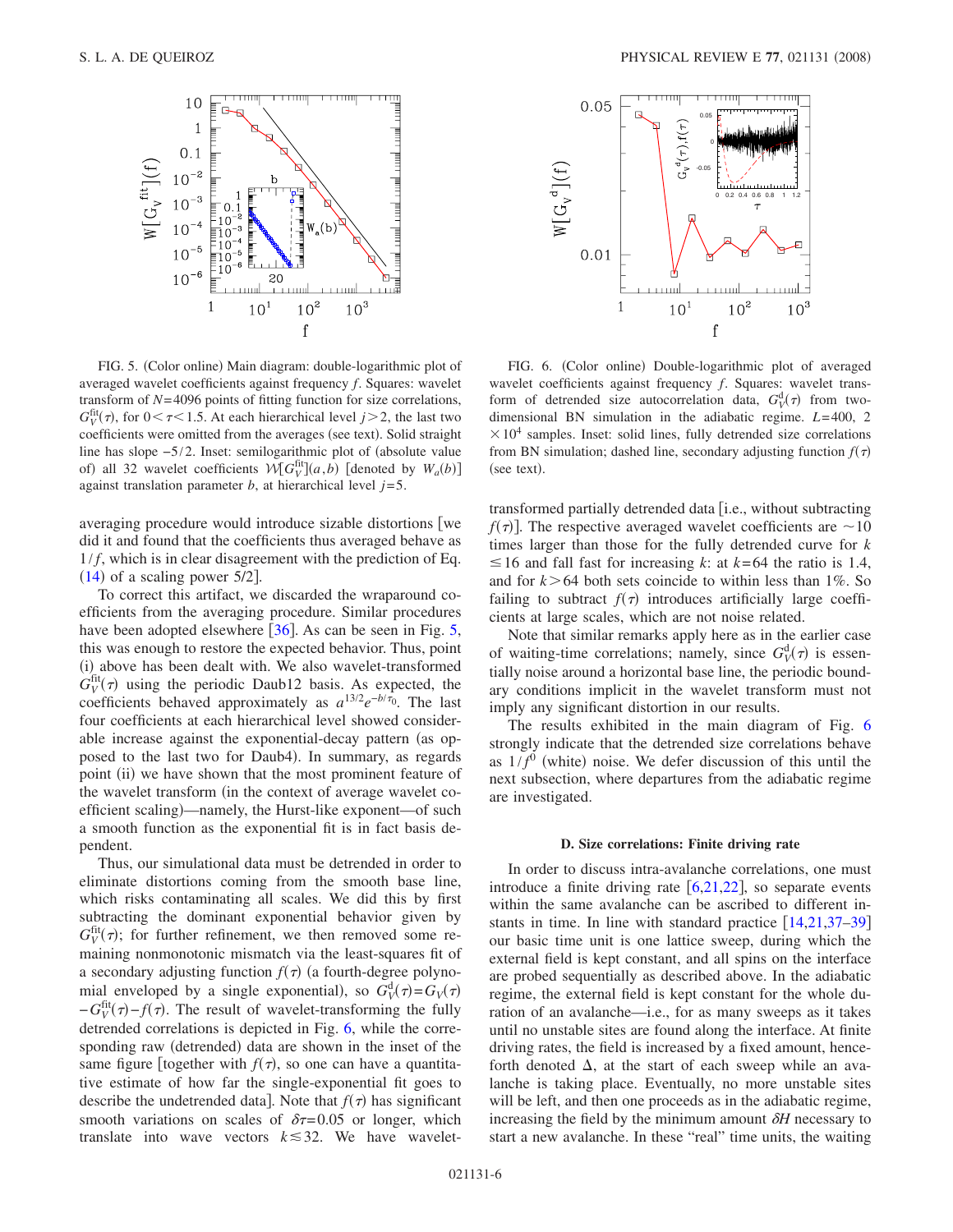<span id="page-6-0"></span>

FIG. 7. (Color online) Normalized two-time correlations (averaged over *t*)  $\langle V(t)V(t+\tau)\rangle / \langle V(t)\rangle^2 - 1$  from two-dimensional BN simulation, for a system with  $L=400$ , and driving rates  $\Delta$  as given in the key to symbols  $(\Delta = 0$  corresponds to adiabatic limit). "Time" is given in applied field units-i.e., "absolute" scale (see text).

time between the end of one event and the start of the next is then  $\delta H/\Delta$ ; however, in order to produce meaningful comparisons, especially between data acquired in the adiabatic and nonadiabatic regimes, it will be useful to keep referring to the "absolute" scale given by the applied field *H* itself, which unequivocally locates events along the hysteresis cycle.

As  $\Delta$  grows, the intermittent character of events is gradually lost as more and more avalanches coalesce  $\lceil 6 \rceil$  $\lceil 6 \rceil$  $\lceil 6 \rceil$ , and one eventually crosses over to a regime in which the interface is fully depinned; i.e., it moves at nonzero average speed.

In Fig. [7](#page-6-0) we show autocorrelations for driving rates, still within the intermittent regime, compared with those for the adiabatic limit. The most significant change upon increasing  $\Delta$  is the effective loss of negative short-time correlations. In fact, this represents an excess of positive intra-avalanche contributions, on top of the negative inter-avalanche terms (and some intra-avalanche ones as well) which still exist for nonzero  $\Delta$  (on account of the demagnetizing factor). Positive reinforcements arise mostly because, when many sites are overturned during one lattice sweep, that same number of new sites will be probed by the interface. For each new site, the quenched randomness term in Eq.  $(1)$  $(1)$  $(1)$  may, or may not, contribute to further motion with roughly equal chances. By contrast, at a site which remains pinned during one sweep, the interface stands fewer chances of getting unstuck, as the contribution from the randomness term is kept constant; depinning of such a site is more likely to happen if the field is substantially increased—i.e., during a subsequent avalanche.

We detrended the  $\Delta \neq 0$  data of Fig. [7](#page-6-0) by similar procedures to those used earlier for  $\Delta = 0$ . The main difference was that detrending was done in a single stage, fitting  $f(\tau)$  described in Sec. IV C to the raw data and then subtracting the least-squares fit from the original data. The results of wavelet-transforming the detrended data are shown in Fig. [8.](#page-6-1)

One can see that, as opposed to the adiabatic regime, data for finite driving rates clearly exhibit a downward trend for a range of intermediate frequencies, spanning three to four hierarchical levels and which is characterized by an approxi-

<span id="page-6-1"></span>

FIG. 8. (Color online) Double-logarithmic plot of averaged wavelet coefficients against frequency *f*, from wavelet transform of detrended size autocorrelation data,  $G_V^d(\tau)$ , for two-dimensional BN simulations of system with  $L=400$ , and assorted driving rates  $\Delta$ . The key to symbols is the same as in Fig. [7](#page-6-0) ( $\Delta = 0$  corresponds to adiabatic limit). Frequency is given in inverse applied field unitsi.e., "absolute" scale (see text). Plots are successively shifted downward by a factor of 10 on a vertical scale to avoid superposition. Straight-line segments mark subsets of  $\Delta \neq 0$  regime where approximate  $1/f^{1.5}$  behavior holds.

mate  $1/f^{1.5}$  behavior (the straight-line segments in the figure have slope -1.5). Furthermore, with the "absolute" frequency  $f$  given in inverse applied field units and  $\Delta$  given in units of applied field change per unit time, dimensional arguments show that  $f' \equiv f\Delta$  is the "natural" frequency variable (i.e., inverse "real" time). This is shown more clearly on a scaling plot, Fig.  $9$ , where use of  $f'$  as the independent variable causes the  $1/f^{1.5}$  sections of all  $\Delta \neq 0$  data to collapse.

Given that, in these slow- (but nonadiabatic) driving regimes, avalanche coalescence comprises only a small fraction of events  $\left[6\right]$  $\left[6\right]$  $\left[6\right]$ , one can say that approximately the same

<span id="page-6-2"></span>

FIG. 9. (Color online) Double-logarithmic scaling plot of averaged wavelet coefficients against "natural" frequency  $f' \equiv f\Delta$ , from wavelet transform of detrended size autocorrelation data,  $G_V^d(\tau)$ , for two-dimensional BN simulations of system with *L*= 400, and assorted driving rates  $\Delta \neq 0$ . The key to symbols is the same as in Figs. [7](#page-6-0) and [8.](#page-6-1) Solid straight line has slope −1.5.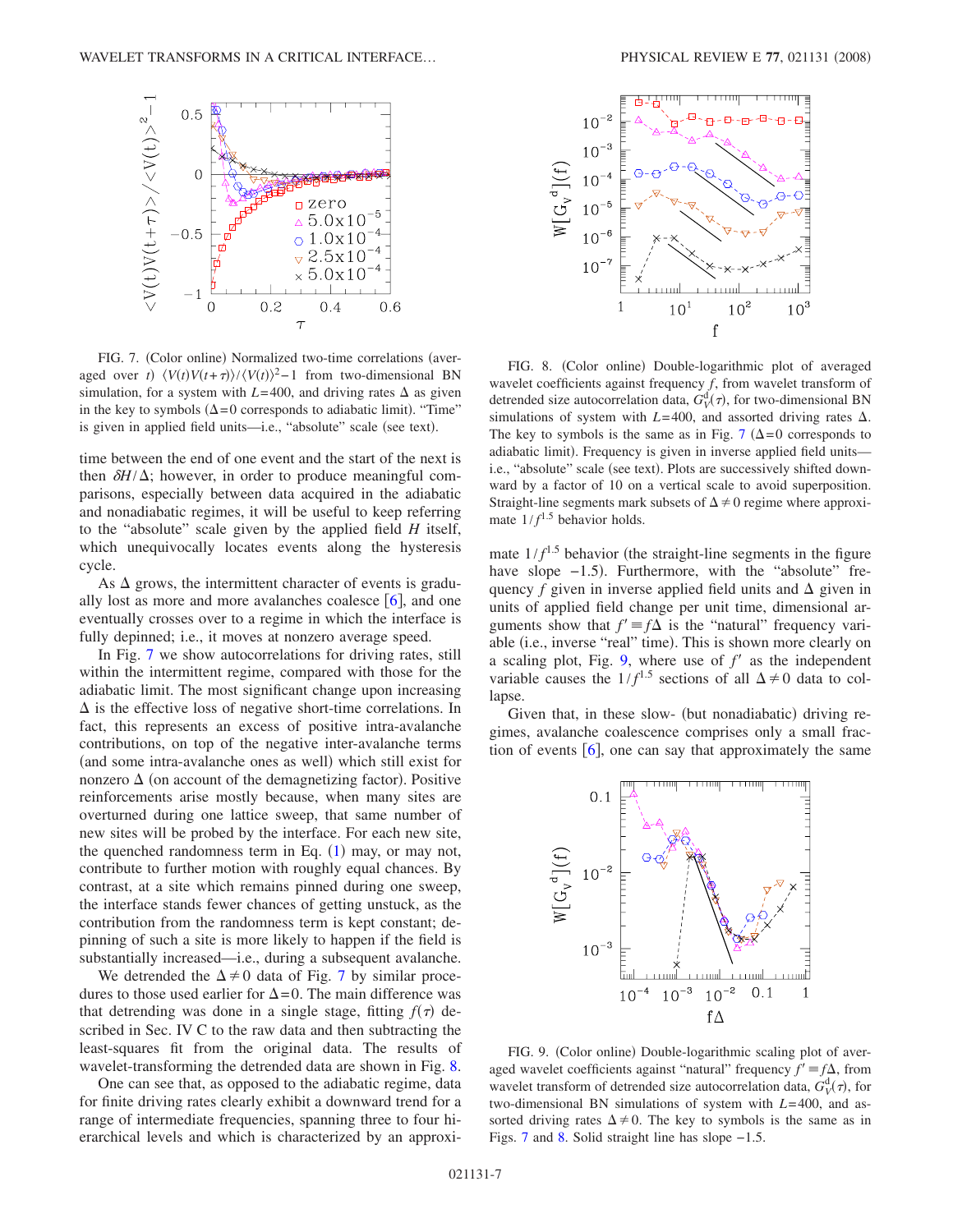sequence of avalanches occurs for all  $\Delta$  investigated here, only at different "real" paces. Since the "real" time interval between consecutive avalanches is  $\delta h/\Delta$  and assuming  $\delta h$  to be the same, for different values of  $\Delta$ , between two given avalanches (for the reasons just mentioned), one sees that inter-avalanche correlations will shift to higher "real" frequencies as  $\Delta$  grows. On the other hand, within a given avalanche, two subevents separated by a given number of lattice sweeps are (by definition used in the simulation) separated by the same "real" time interval; thus, their correlations are not shifted in "real" frequency for varying  $\Delta$ . Therefore we conclude that the collapsing sections of the scaling plot correspond mainly to intra-avalanche correlations.

First-order (Haar) spectra of experimental BN data show that, for  $Fe_{21}Co_{64}B_{15}$ , the high-frequency section falls initially as  $f^{-1.2}$  and then crosses over to  $f^{-1.9}$ , while for Fe Si the decay is with  $f^{-1.65}$  [[19](#page-8-12)[,20](#page-8-13)]. Though the exponent values in both cases are not too dissimilar to the one found here, analysis of higher-order spectra  $[13]$  $[13]$  $[13]$  leads to a more nuanced picture. For  $Fe<sub>21</sub>Co<sub>64</sub>B<sub>15</sub>$ , it is found that most of the power in the high-frequency range comes from intrapulse correlations  $[19]$  $[19]$  $[19]$ , similar to our conclusion above, whereas for Fe-Si the conclusion was that the high-frequency power is mainly connected to the interpulse sort  $\lceil 20 \rceil$  $\lceil 20 \rceil$  $\lceil 20 \rceil$ . Therefore it would appear that the dynamics of the present model is closer to that of BN in materials like  $Fe_{21}Co_{64}B_{15}$  than in Fe Si.

# **V. DISCUSSION AND CONCLUSIONS**

We have discussed the application of wavelet transforms to a description of both real-space and timelike properties of an interface model, which is used for the description of Barkhausen noise in soft ferromagnets. Most of our calculations involved the scaling properties of positional averages of wavelet coefficients, taken at each hierarchical (size) level, as first proposed in Ref.  $\left[3\right]$  $\left[3\right]$  $\left[3\right]$ . In some instances we showed that direct analysis of individual coefficients was called for, in order to unravel artificial effects which would otherwise distort our aggregate results.

Here we considered the  $d=2$  version of the model (thus the interface dimensionality is  $d' = 1$ ), mainly in the adiabatic limit of very slow driving, for which the sudden "avalanches" of domain wall motions are considered to occur instantaneously. In Sec. IV D, we extended our study to finite driving rates in order to analyze intra-avalanche correlations

Our investigation of real-space aspects consisted in the evaluation of the characteristic interface roughness exponent  $\zeta$ . On scales shorter than a crossover length (which turns larger as the intensity of surface tension grows), we get  $\zeta$  $= 1.20(3)$ , close to  $\zeta = 1.24(1)$ , derived by other methods for the same model  $\lceil 8 \rceil$  $\lceil 8 \rceil$  $\lceil 8 \rceil$ , and also to assorted estimates for quenched Edwards-Wilkinson systems  $[27-30]$  $[27-30]$  $[27-30]$ , which give  $\zeta \approx 1.25$ .

Turning to time series, in Sec. IV B we showed that a proper indexing of the sequence of waiting times between avalanches is crucial in order to avoid artificial short-time negative correlations. Procedures similar to that used here namely, indexing waiting times simply by their order of occurrence (instead of using the starting time of each

interval)—have been used consistently in the context of selforganized criticality scaling  $[40]$  $[40]$  $[40]$ . Our final result (see Fig. [4](#page-4-0)) was that the correlations between waiting times are white noise; i.e., these quantities are fully uncorrelated. Going back to the rules of interface motion and to Eqs.  $(1)$  $(1)$  $(1)$  and  $(2)$  $(2)$  $(2)$ , one sees that this is a signature of the quenched-randomness term  $u(x_i, h_i)$ . This fact is in contrast to the behavior of size correlations, which are strongly influenced by demagnetization  $[4, 9]$  $[4, 9]$  $[4, 9]$ .

In Sec. IV C, we started from the known fact that, in the adiabatic regime, size-size correlations are negative at short times and decay approximately as an exponential  $(4,9)$  $(4,9)$  $(4,9)$  $(4,9)$ . By direct analysis of (nonaveraged) wavelet coefficients, we illustrated practical ways to deal with artifacts introduced by the periodicity of the wavelet basis used. It turned out that the smooth base-line function, to which noise data are fitted, can introduce distortions at all levels of the wavelet transform. Furthermore, such distortions are nonuniversal in the sense that they depend on the wavelet basis. Thus, in order to obtain meaningful results from averaged wavelet coefficients, one must fully detrend the raw data. Once we did so, we found strong indications that the detrended-size correla-tions behave as white noise (see Fig. [6](#page-5-1)). This is apparently at odds with earlier (Fourier) power-spectrum results (see, e.g., Ref. [[6](#page-8-14)], and references therein), which would lead one to expect  $1/f<sup>2</sup>$  behavior, at least for high frequencies. However, the derivation of the latter result (e.g., by direct integration) fully takes into account the exponential base-line shape; thus, one is referring to a different object. Here, as explained above, we are dealing with detrended data.

Finally, in Sec. IV D, we considered size correlations against time in nonadiabatic regimes (but well within the driving-rate range where intermittency still holds [[6](#page-8-14)]). For driving rates  $\Delta$  spanning one order of magnitude, we found rather well-defined frequency intervals for which detrended correlations behave as  $f^{-\alpha}$ ,  $\alpha \approx 1.5$ . By changing variables from "absolute" to "natural" frequency, we found that said intervals collapse together, which indicates that they pertain to intra-avalanche correlations. Rather than attaching much significance to the numerical value of the power-law exponent (since the shortness of the interval along which such behavior holds prevents one from doing so), one must emphasize the good degree of curve collapse exactly in that section, and only there. This indicates that this section is the "special" one; i.e., it corresponds to the frequency range along which universal (driving-rate-independent) properties hold. Furthermore, our considerations leading to the conclusion that such scaling behavior reflects intra-avalanche correlations are completely independent of the analysis of higher-order power spectra experimental data, carried out in Refs.  $[19,20]$  $[19,20]$  $[19,20]$  $[19,20]$  and which leads to the very same conclusion as regards BN in samples of  $Fe_{21}Co_{64}B_{15}$ .

#### **ACKNOWLEDGMENTS**

This research was partially supported by the Brazilian agencies CNPq (Grant No. 30.6302/2006-3), FAPERJ (Grant No. E26-152.195/2002), and Instituto do Milênio de Nanociências–CNPq.